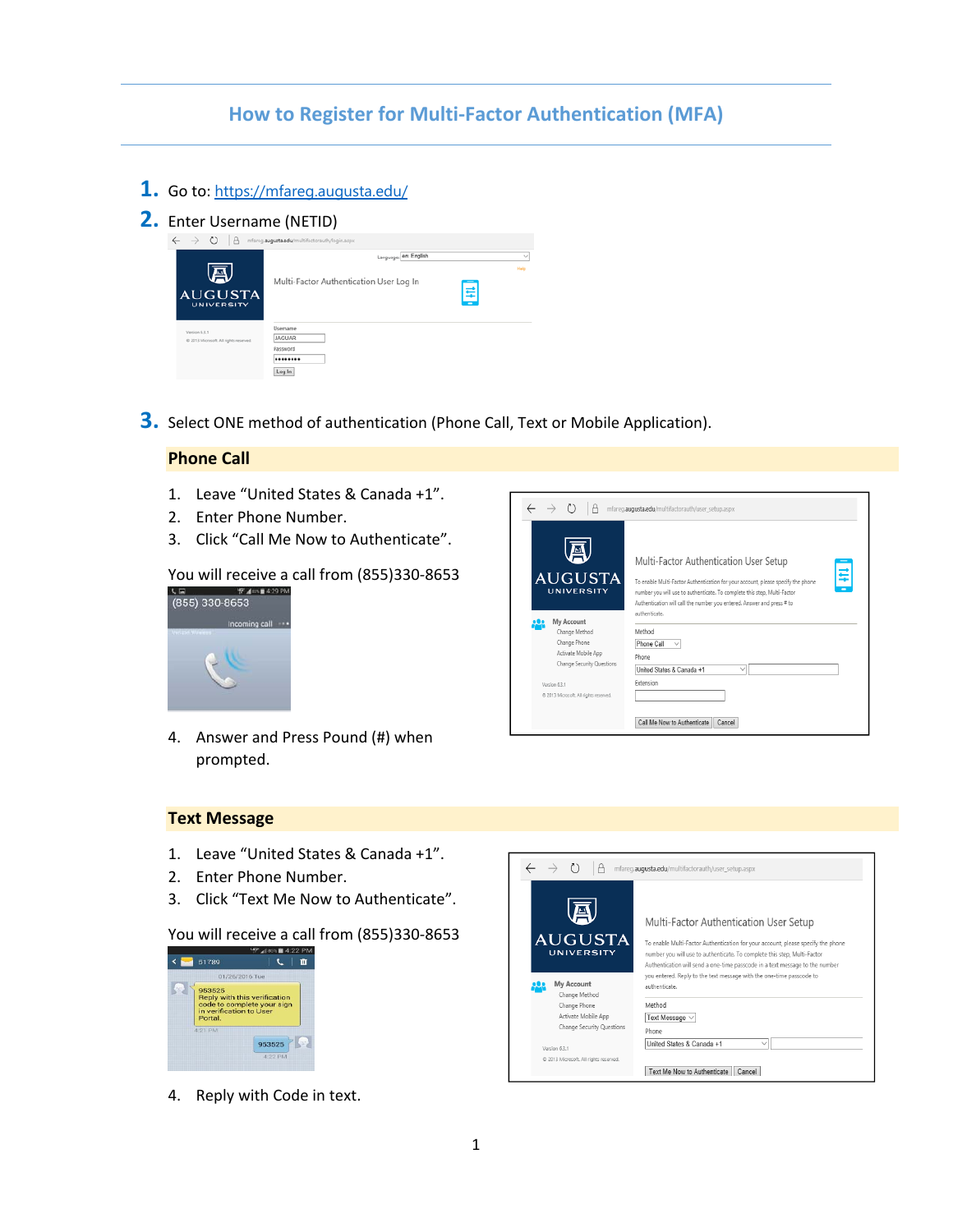### **Mobile App (Recommended)**

1. Click "Generate Activation Code".



2. Find "Microsoft Authenticator" in the Play Store/App Store

.



3. Open the application  $\rightarrow$  Add Account  $\rightarrow$  Work or School Account.



4. Scan the barcode from the https://MFAREG.augusta.edu/ site.

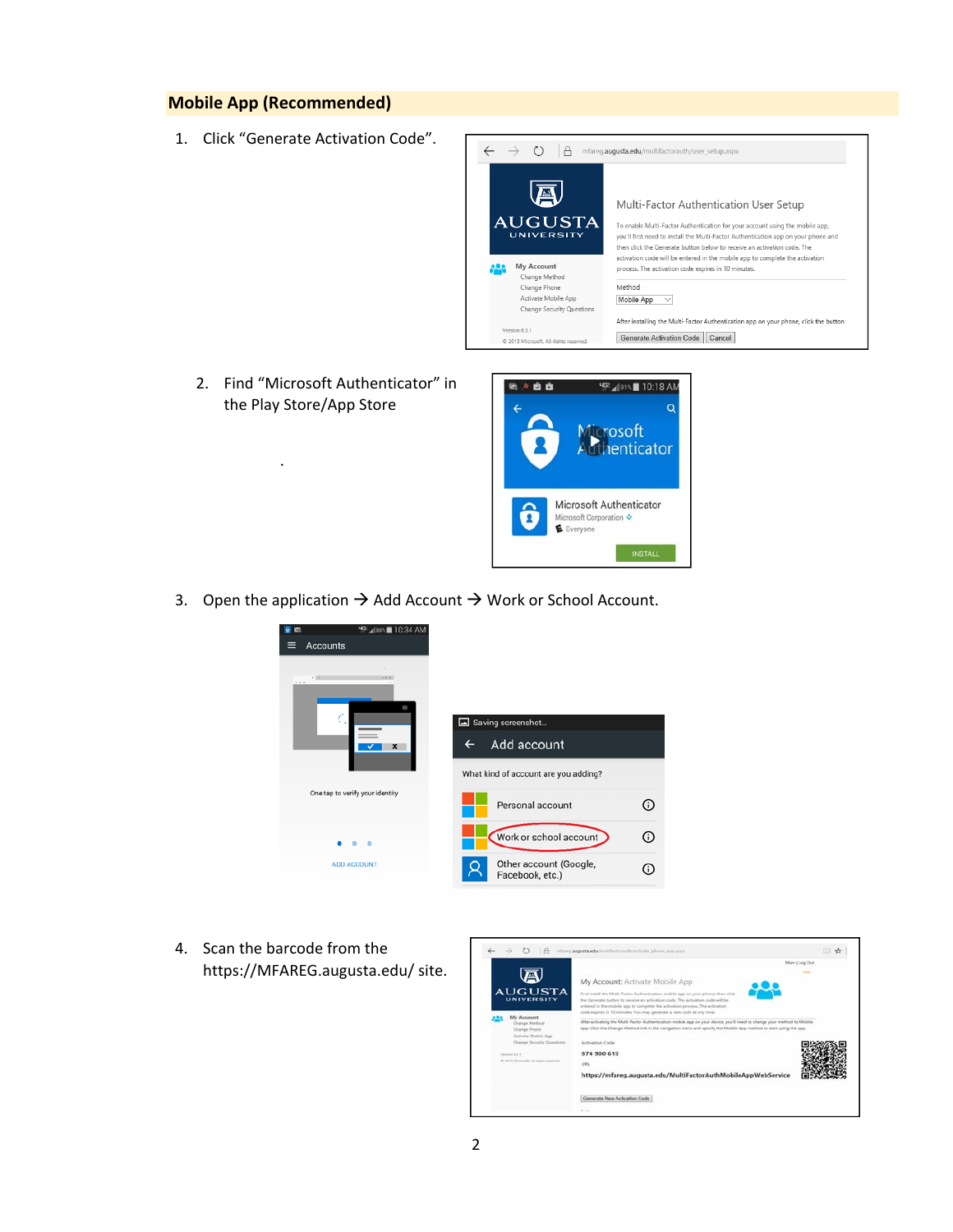- **4.** Setup your Security Questions
	- **1.** Select any question from the drop down boxes.

|                                        | mfareq.auqusta.edu/multifactorauth/change_security_questions.aspx                                                    |                |
|----------------------------------------|----------------------------------------------------------------------------------------------------------------------|----------------|
|                                        |                                                                                                                      | Main   Log Out |
|                                        |                                                                                                                      | Help           |
|                                        | My Account: Change Security Questions                                                                                |                |
| <b>AUGUSTA</b><br><b>UNIVERSITY</b>    | Specify answers to four security questions used to log in to the User Portal<br>without Multi-Factor Authentication. |                |
| <b>My Account</b>                      | Ouestion 1                                                                                                           |                |
| Change Method                          | What was your favorite place to visit as a child?<br>$\checkmark$                                                    |                |
| Change Phone<br>Activate Mobile App    | Answer                                                                                                               |                |
| <b>Change Security Questions</b>       |                                                                                                                      |                |
|                                        | Question 2                                                                                                           |                |
| Version 6.3.1                          | What was your high school mascot?<br>$\checkmark$                                                                    |                |
| @ 2013 Microsoft. All rights reserved. | Answer                                                                                                               |                |
|                                        |                                                                                                                      |                |
|                                        | Question 3                                                                                                           |                |
|                                        | What is your favorite meal?<br>$\checkmark$                                                                          |                |
|                                        | Answer                                                                                                               |                |
|                                        |                                                                                                                      |                |
|                                        | Question 4                                                                                                           |                |
|                                        | What is your favorite sports team?<br>$\checkmark$                                                                   |                |
|                                        | Answer                                                                                                               |                |
|                                        |                                                                                                                      |                |
|                                        | Save                                                                                                                 |                |
|                                        | Back                                                                                                                 |                |

**Ensure all four answer boxes are filled before proceeding.**

Congratulations you have successfully completed the Multi‐Factor Authentication registration.

## **5. Citrix Group: Test your Access**

1. Go to: **https://citrix.gru.edu**

*This site is only accessible externally from Augusta University / Augusta Health OR on accessible on the "HS‐ Guest" wifi network.*

- 2. Login using your NETID credentials.
- 3. You will be prompted with the method of muti‐factor authentication you setup.
- 4. Confirm on your phone
- 5. Once multi-factor authentication is successfully completed, you will be successfully signed in.